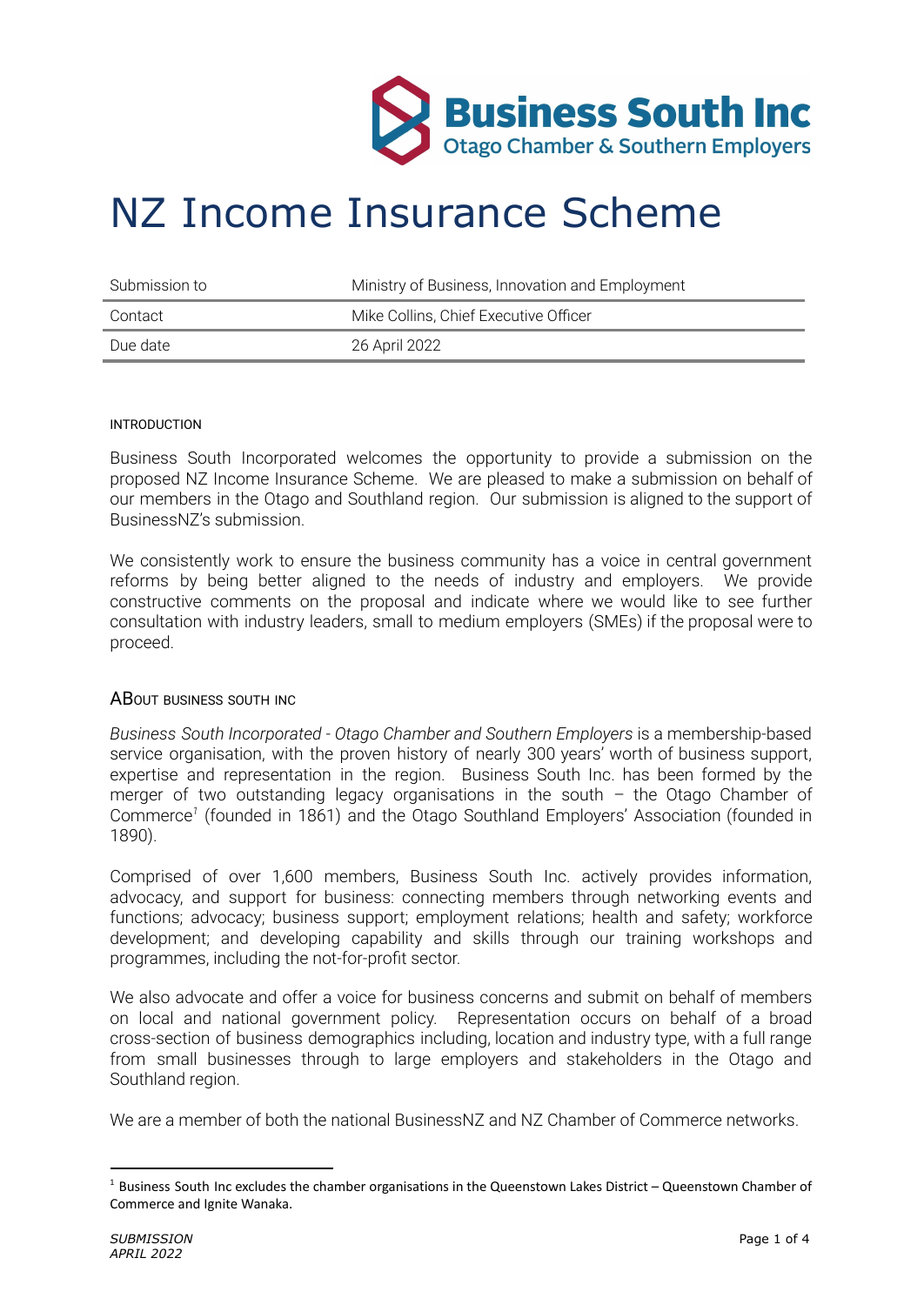

KEY ISSUES

The views expressed in this submission reflect much of our membership who are small to medium enterprises (SME's), with over 70% of whom have under 50 FTEs. SMEs nationally are 97% of the NZ business landscape.

We note it is a discussion document, and the policy work is still to be undertaken. There is plenty of scope to inform policy, so we therefore provide feedback on the proposal.

## A. POLICY – POSITIVE IMPACTS

- 1. An income insurance scheme as an option for businesses is more favourable than a compulsory minimum entitlement to redundancy compensation.
- 2. A business owner having the option to choose to participate in an income insurance scheme for redundancy coverage is positive for those who do not already have provisions in place, for both the employer and employee. We have members who already have provisions in contractual employee agreements.
- 3. There is merit in having a scheme that invests in people's skills to ensure a highly productive workforce that has well matched skills to job opportunities going forward.

Member feedback: To ensure there was a compulsory requirement to retrain during that pay-out period and employers/employees needing to provide proof of that.

- 4. The rationale for a scheme that supports retraining and more time to achieve better job/skills matching is that people are not forced to take any job to survive, which might be underutilising their skills and for lower pay, with a loss of productivity to the country.
- 5. Addressing the increasing risk in a more uncertain future world, where traditional work and jobs could be disrupted such things as an increasingly digital/high tech economy, a move to a low carbon economy, an economy disrupted by global shocks and/or pandemics.
- 6. An income insurance scheme has the potential to soften the blow for a region where a large employer is no longer viable and winds down their operations quite abruptly.
- 7. Ideally such a scheme should have a reduction in corporate tax to help fund it (so not an additional cost). Noting, it would make it more palatable to business but make no difference to employees.
- 8. If the corporate tax rate was reduced, many businesses would be more support of the proposed scheme. When asking members if they could change one thing about the scheme: changing the funding model to make it cost neutral on employees and employers is a common theme.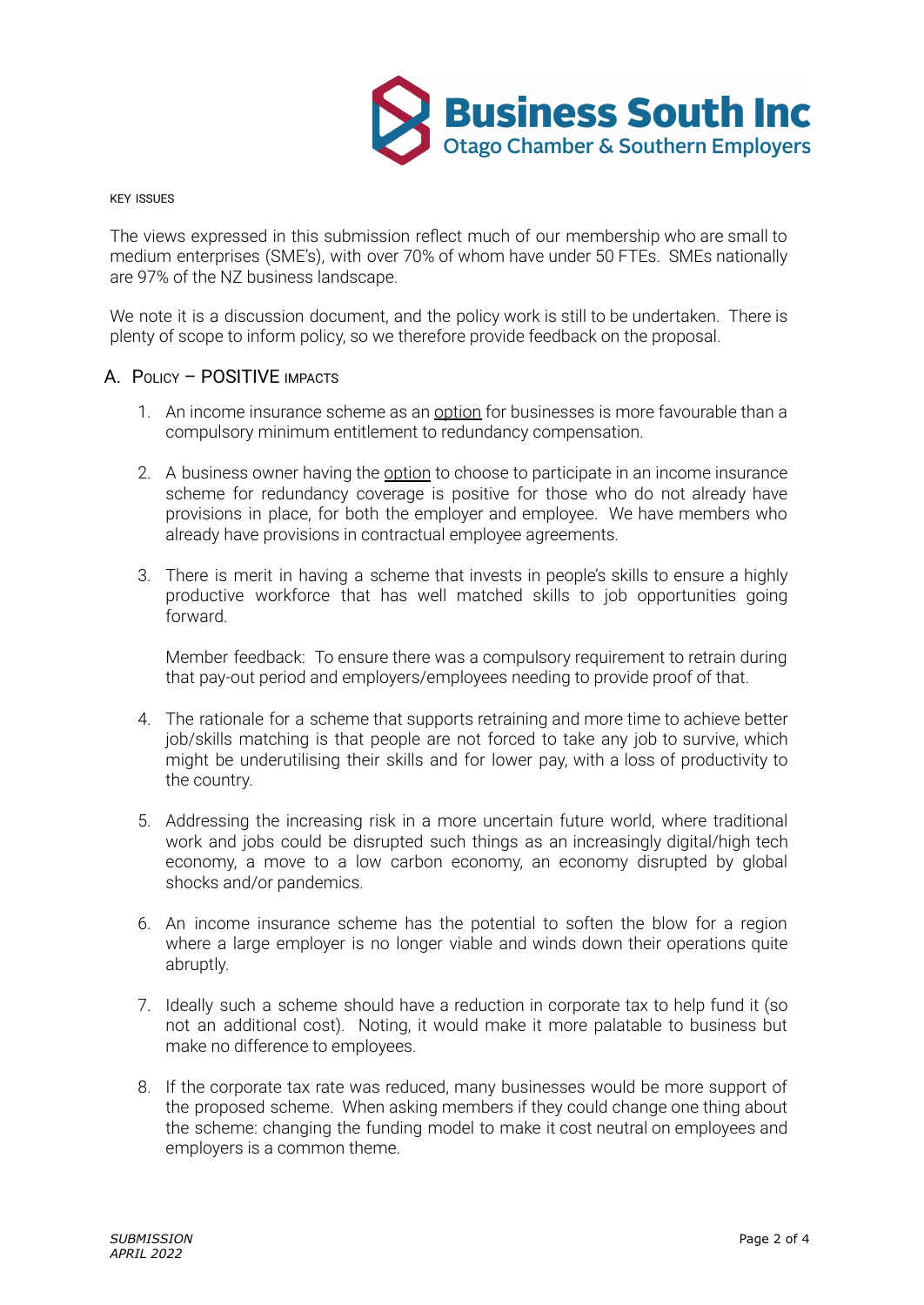

## B. POLICY - IMPLICATIONS AND GAPS

1. There should be provision for businesses that already have redundancy provisions in place that have the support of employees and not disrupt individual arrangements that people already have with the insurance sector to support them through job losses.

Example: Members have clauses in both the Individual Employment Agreement and the Collective Agreement: 4 weeks pay for the first year of service (or part thereof), 2 weeks for each subsequent year (or part thereof), up to a maximum entitlement of 26 weeks' pay.

Our membership agree, or consider, it should include an opt out provision where they can demonstrate a pre-existing scheme is operating. This option was put in place for the KiwiSaver Scheme and works. There is acknowledgement of the need to have a way to support redundant workers into work.

- 2. It is poor timing to introduce an income insurance scheme to levy employers and employees at a time when cost pressures on businesses is extremely tough with businesses recovering from the impact of Covid. Let's get the country economically more stable first - the pandemic has cost the country and individuals; costs are rising but not commensurate to rises in remuneration. Members cannot see the benefit of introducing this now, as it could be the straw that breaks the camel's back for many.
- 3. If an optional scheme was introduced, our members would consider it more appropriate to commence in 2-5 years' time.
- 4. There will be an additional cost to employers and employees. Productivity depends on the skills and management oversight of workloads. The levy would be an added cost to the employment relationship for many businesses and would only be reaped by those who are made redundant or have health and disability events that terminate their employment.
- 5. If a scheme were to be introduced, the view is it would be better suited redundancy and not widened to include health and disability, which doubles the cost. The inclusion of health and disability significantly increases the cost to the scheme. If there is the inclusion of health, it puts this burden on business as well in the same realm as redundancy
- 6. Significant impact on low-income workers, given they must contribute (roughly \$12 per week for a worker on the minimum wage). It will disproportionally affect them in their take home pay.
- 7. The added compliance costs may limit investment in areas of innovation and development for businesses.
- 8. As an extra cost, with no intention of having redundancy or health/disability resulting in cessation of employment. It would be a 'peace of mind' insurance, but only if it occurred.